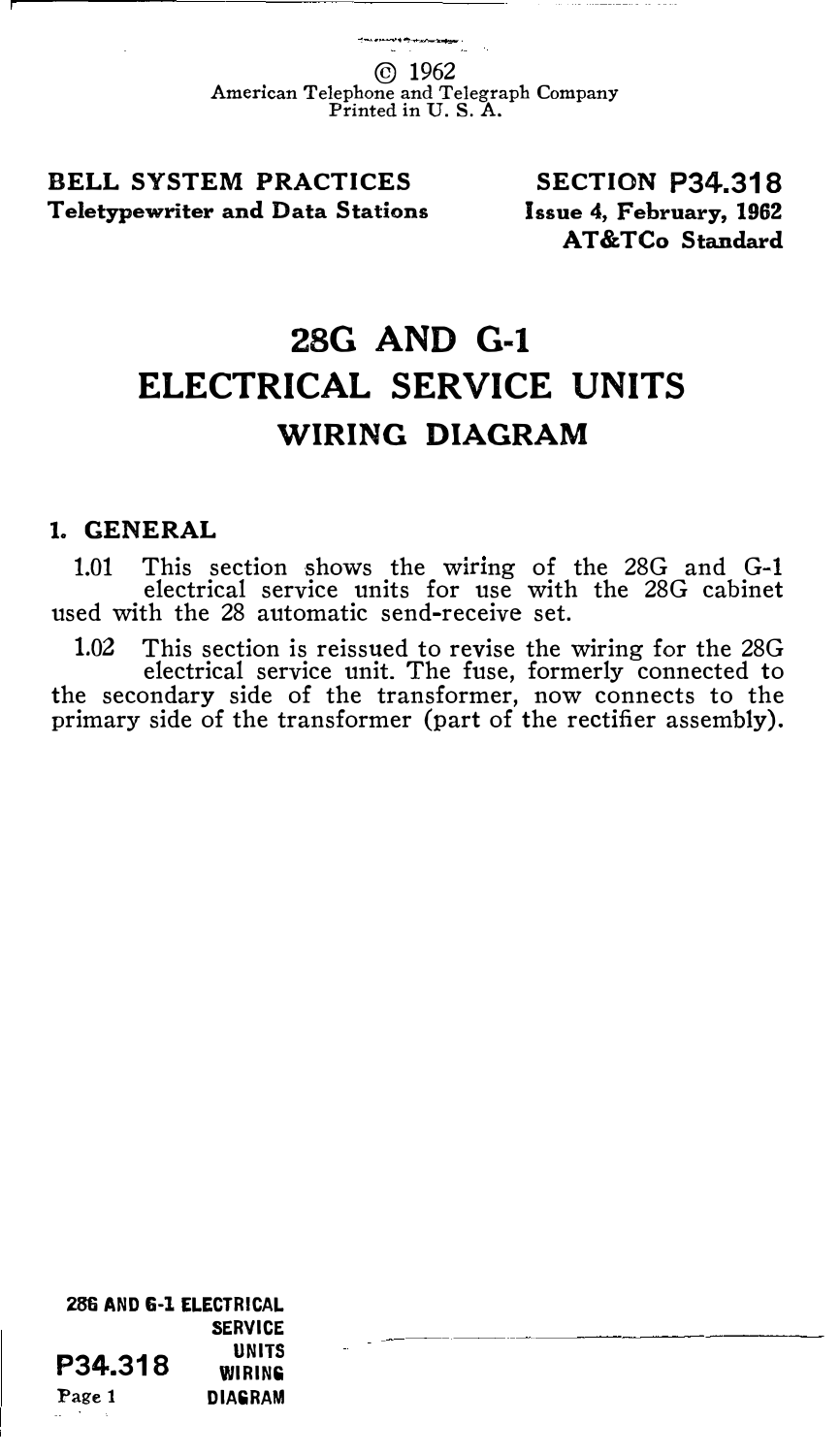TO CABINET GROUND SCREW **[C] CABINET TERMINAL BLOCK** BK **BK** BK. `ot  $\overline{\mathbf{p}}$ a company and company and company and - 1 -۲ ماره لماره له<br>۱۳ ماره افراد<br>۱۳ ماره کولو کولو -<br>เทคโตโตโตโตโตโตโ <u>alan 1an alan </u>  $\begin{bmatrix} \hat{\gamma} & \hat{\gamma} & \hat{\gamma} \\ -\frac{1}{6} & \frac{1}{6} & \frac{1}{6} \end{bmatrix}$ \_្ដ្រិ ĭĭ٢  $25$ متلمنا  $\overline{\nu}_i$  $\frac{5}{2}$ 胬 نہ تہ ا တ္ တ  $\tilde{\omega}_1 \tilde{\omega}_1 \tilde{\omega}_1 \tilde{\omega}_1$ רב<sup>ב</sup>ת 60.01.01.01 ו⊤ו⊤ו SEE NOTE 5 SEE NOTE 5 **STRAP**  $\overline{\mathbf{B}}$ K NOTE  $\overline{s}$ -5 일원한  $\frac{1}{16}$ ີ ຈົດລ ᄢᆐᇢᆔᆇ  $\alpha$ ≍اءاد ᆂऻ**ᆲ**ᆈᆇऻ୷ **ELECTRICAL** ᆐᇰ 뭬  $\circ$ SERVICE UNIT GROUND SCREW 읭꾑 리리의의학 امام  $\sqrt{2}$ **TAT**  $\overline{2}$ 3  $\overline{5}$ 6 4 SELECTOR MAGNET EBJ ED]<br>MOTOR CONTROL<br>TERMINAL BLOCK  $0.33$ ETJ<br>SLOW RELEASE TEST KEY<br>TERMINAL BLOCK LINE TEST KEY LINE RELAY ASSEMBLY (E) POWER **ES1 SLOW RELEASE RELAY** BK TERMINAL BLOCK TERMINAL BLOCK TERMINAL BLOCK BK ERI TYPING UNIT<br>CONNECTOR (FEMALE) RЬ  $BK$  $\overline{\mathbf{9}}$ **BK**  $\overline{9}$ Γ9Γ  $\sqrt{a}$  $27$  $\Omega$ **BR**  $W$  28  $W - R$  $\theta$  $W - P$ SPARE SPARE  $2s$ **DK** Ϊŝ  $-0.70 - 0.12w - BK$  $\Omega$  $\overline{R}$ 77  $W - P$  $\circ$  $W - RK = 12$  $W-O$  $|7|$  $w-S$  $W - R$ ΠΥ  $\overline{24}$  $\overline{33}$  $W - P$ 33 W-BL lak  $4000022500$ **TAR** STRAP- $\overline{23}$ Z,  $\overline{G}$ -s  $\overline{2}$ SEE 33  $\overline{24}$ ᅮ W-P 25  $\overline{23}$  $\overline{\mathsf{w}}$ ℸ∘  $R$ p-mod-my NOTE I  $BL$ Ιā  $T_{\rm W-Y}$  $100000$   $18000$  $248$ TRAP  $\blacksquare$  $3 W-Y$ 27  $\overline{2}$ 34  $W-G$  $W-Y$  12 14 सिंह न  $W - Q$  $W - Q$ lw-ni 15 20  $W-R$  19  $BK$  $\overline{25}$  $\overline{BR}$  $\begin{array}{c|c}\n\hline\n\text{STRAP} \\
\hline\n\text{S} & 27\n\end{array}$ **LINE**<br>RELAY  $W-P$   $\overline{6}$  $W-P$ W-BK  $\frac{1}{2}$ **STRAP**  $24$  $\overline{B}K$  $16\overline{25}$  $\overline{P}$  $W-BR$  2  $20$ 23  $W - R$  $W-G$ IB  $\Omega$ 14 S  $\overline{\circ}$ उट  $\overline{P}$  $BL$ 岚  $N - \Omega$ **FILTER**  $W-BL$ -1112  $O$   $13$ <sup>1</sup> il6  $\mathbf{D}$ N-BL  $13$  $\overline{\circ}$ ГM  $\overline{\mathsf{r}}$  $W - 8K$ 4  $W-BK$  2 32  $\mathsf{G}$ 23  $W-S$  $W$  $\frac{1}{3}$  =  $\frac{1}{3}$  =  $\frac{1}{3}$  =  $\frac{1}{3}$ <br> $\frac{1}{3}$  =  $\frac{1}{3}$  =  $\frac{1}{3}$  =  $\frac{1}{3}$  $W - BL$  $W-S$ G  $R_{\mathcal{L}}$  $W - P$  $\overline{G}$  $\overline{25}$  $114$ I2 ปีเราคน  $\ddot{\mathbf{v}}$  $F_{\rm BK}$ 8R 8R 5400Ω  $W-G$  $-26$  $\frac{1}{400}$ w  $\overline{32}$  $W - O$ 70  $\overline{\mathbf{G}}$  $u = c$ W-BR **JBK**  $-2$ rell- $\gamma$ +  $\frac{1}{\gamma}$  =  $\frac{5}{\gamma}$ <br>  $w$ -s  $\frac{1360}{9}$  $W - P$  $\overline{R}$ l BL S 1 35 BK 32  $W-O$  26  $32 W - G$  $W - F$  $W-BK$  25 24 lav  $W-G$  2 ᅐ  $\overline{2}$  $W - H$ **BL** 26 SEE\_NOTE 2  $200000$  and  $20000$ -m~o SEE NOTE 3 CONVENIENCE RECEPTACLE  $\mathbf{p}$  $0.25$  Uf  $BR$  $\overline{1101}$ ັດປ **STRAP**  $\Omega$ IK] LINE TEST ASSEMBLY  $\overline{w}$  $W - Y$ **LUJ TRANSMITTER**  $6000$  20000  $W-BR$ EF1 DISTRIBUTOR CONNECTOR (FEMALE)  $W$ 23  $\mathbf{P}$ KEYBOARD CONNECTOR  $8K$ SPARE (FEMALE) SPARE  $W-G$ LINE SHUNT RELAY SLOW RELEASE RELAY ASSEMBLY RECTIFIER ASSEMBLY (3) W-BL 34  $\sqrt{(W-Q)^2}$ **BK** 25  $27$ **BR**  $16.1$ ᅙ  $P<sub>O</sub>$  $W-S$  $2<sub>0</sub>$ 60)  $\sim$ LINE<br>SHUNT<br>CONTACTS ΤsΤ  $BL(6)$ ∕ FUSE. TRANSFORMER  $W - Q$  $W-P$ 28 willow  $(6)$  ax  $W-P$ Þ  $5$ <sup>-</sup> W-BR ľ(2) II5 V AC  $Y(7)$  $\Box p$ **BR** ÷ <sup>‰|</sup>w–s  $=$  Fuse  $\overline{R}$ (6)<br>| (1) AUXILIARY<br>| (1) CONTACTS ≻∧∧≻≥ี่ใแ5) ๊  $\sim$ 16  $W - Y$  $\overline{\phantom{0}}$  $\overline{LW-R}$  $n_{\rm z}$ ┮ s  $94 - 94V$   $(3) 1$  $20 W-S$  $\simeq$ ूँड्रि  $\frac{1}{2}$  $(16)$  1500 $\Omega$  $\overline{BL}$ 32 \_ລ,  $\Omega$ d JП  $18 W - G$  $_{BR}$  (2) ⊴9≝ nio un  $W-BL$ . . . . . . . . . g AC  $\phi(4)$ -19 fire inf- $22_{20 \text{ W-S}}^{+}$ 30 15700 **AUXILIARY** SIGNAL POWER SWITCH  $W-BK$ LINE<br>CONTACTS CONTACTS **BK** 130 P  $\overline{\mathsf{s}}$ **TEST** -412  $O$   $13$ <sup>1</sup>  $(1)$  (4) नुमन्नः  $14$  BK . .. .. . . Ē  $W-R$ ĝ.  $W-S$ ം ₩  $O$   $16$  $\Omega$  $\circ$  $\circ$ ▽  $\Omega$ ■ 이 ll 14 115160-**BR** - co CAP 35  $0 - 1$  $\circ$  $W - BK$ **BK**  $\mathbf{B}$  $\Omega$ w  $W - BR$  $N - n$  $40000$ 18000 W 교29 (B - (7) 817 -190  $W$  34 $\overline{z}$ (2) 15  $\overline{B}K$ 63 의 의 SEE NOTE 4  $N |{}^{\circ}_{\text{3}} \text{ }{}^{\circ}_{\text{6}}|$  $SPARE -$ SEE NOTES  $BK$  $-$  SEE NOTE  $\mathbf 1$ 26 SEE NOTE  $2$  $2$  AND  $4$ 

28G Electrical Service Unit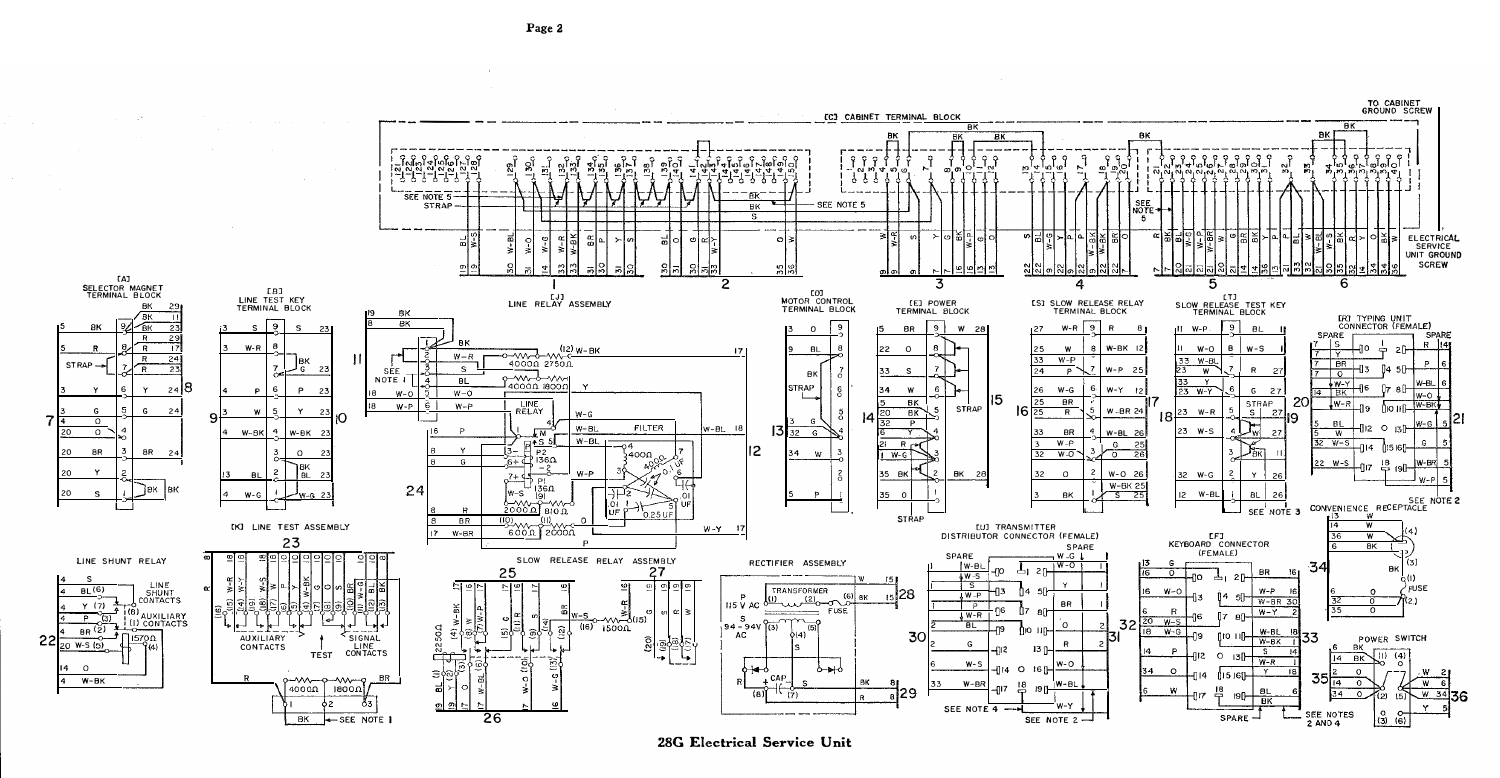### 28G ELECTRICAL SERVICE UNIT

#### NOTES:

I. CIRCUITS SHOWN FOR .060 AMP NEUTRAL SIGNAL LINE OPERATION. FOR .020 AMP OPERATION REMOVE AND ADD CONNECTIONS AS TABULATED BELOW·

| SIGNAL LINE CURRENT       | .020 AMP             |
|---------------------------|----------------------|
| <b>CONNECTION REMOVED</b> | $K1-K2$<br>$J1 - J2$ |
| <b>CONNECTIONS ADDED</b>  | $J3 - J4$            |

- 2. THE SPARE·LEADS FROM THE KEYBOARD AND TRANSMITTER DISTRI-BUTOR UNITS CONNECTORS ARE TERMINATED IN THE RIGHT END OF THE ELECTRICAL SERVICE UNIT. THE SPARE LEADS FROM THE TYPINGUNIT CONNECTOR ARE TERMINATED IN THE lEfT END OF THE ELECTRICAL SERVICE UN IT .
- 3. TO PREVENT SLOW RELEASE RELAY FROM OPERATING, REMOVE STRAP CONNECTING T-3, T-4 AND T-5,
- ij. SPARE LEADS FROM f-18 AND U-18 ARE RESERVED fOR POLAR· OPERATION OF KEYBOARD AND TRANSMITTER DISTRIBUTOR SIGNAL GENERATORS.
- 5. ELECTRICAL SERVICE UNIT AND CABINET ARE SHOWN WIRED fOR OPERATION OF START MAGNET OF 28E OR 28H TRANSMITTER DISTRIBUTOR ON AC. WHEN 120 VOlTS DC IS TO BE USED WIRE AS FOLLOWS:

| оміт |  | C-131 TO C-132<br>$C - 112$ TO $C - 150$ |
|------|--|------------------------------------------|
| ADD  |  | $C-21$ TO $C-1122$<br>C-22 TO C-132      |

IF A 28F OR 28G TRANSMITTER DISTRIBUTOR UNIT IS INSTALLED AL'SO ADD:

> c�ss• To c-1s2  $C-82$ <sup>\*</sup> TO  $C-142$

•C•82 AND C�83 ARE SHOWN.ON 2SF AND·2BG TRANSMITTER DISTRIBUTOR HOUSING DRAWING.

28G AND G-1 ELECTRICAL SERVICE P34.318 UNITS WIRING Page 3 **DIAGRAM**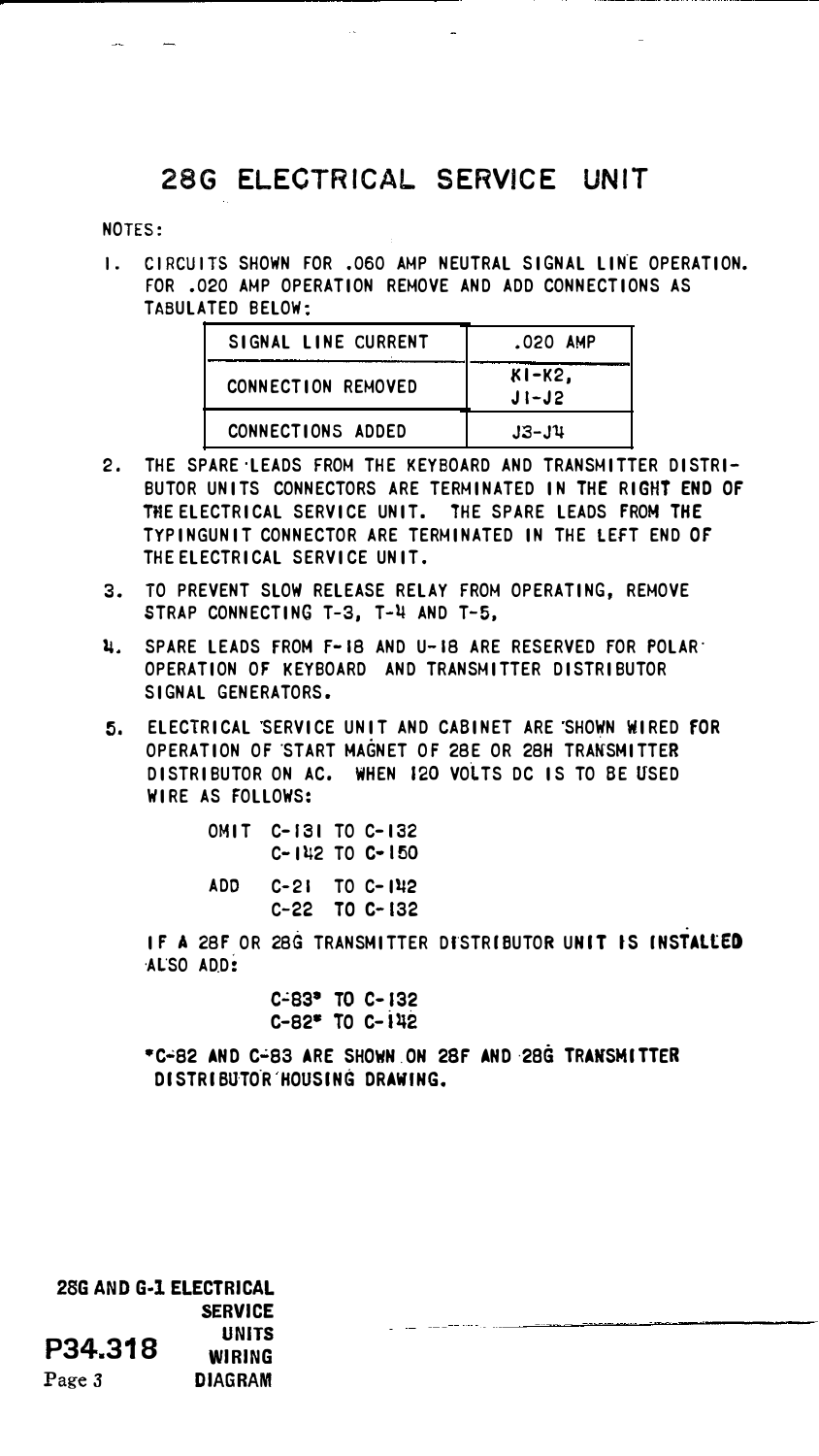